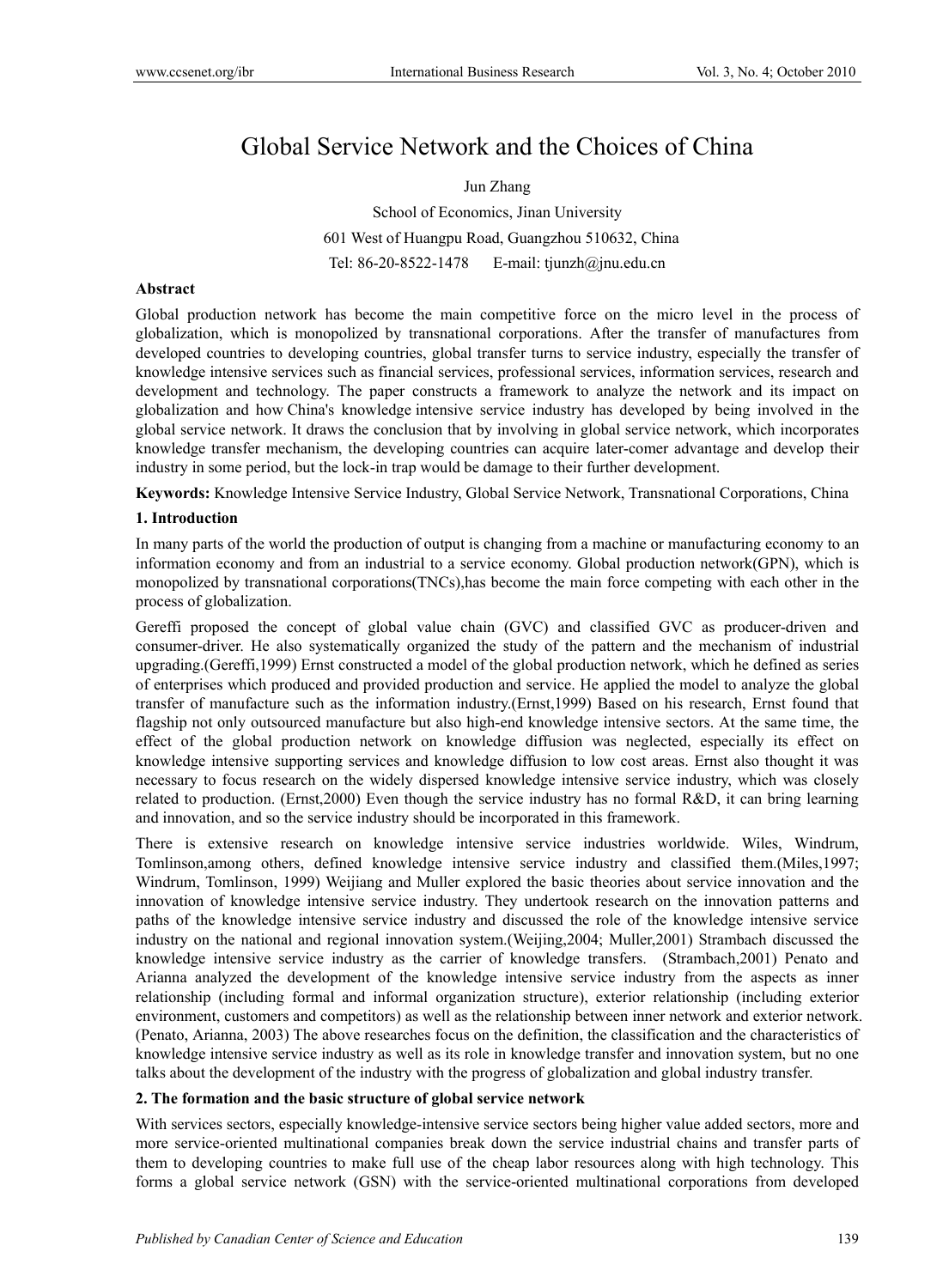countries as the core. With their control of high technology and market resources they establish market control. There are also high and low level suppliers. (refer to Figure 1).

The global service network is led by multinational companies from developed countries such as the United States, Europe, Japan and other developed countries. Their competitive advantage comes from the experiences and methods developed in highly advanced service market in the home countries, day-to-day accumulated resources, long established reputation and image of the companies gained in fierce international competition and abundance of high-level human capital. For better allocation of resources in world competition, the flagships transfer parts of their knowledge-intensive service industries to developing countries. The United States controls about two-thirds of the world markets, Japan and Europe about one-third and the receiving countries are mostly from Asia. Currently there are many countries that receive transfers of knowledge-intensive service industries from multinationals in United States, Europe and Japan. They include Russia and Ireland in Europe, Mexico in North America, Argentina in South America, China, Korea, India, the Philippines, Malaysia and Singapore in Asia, The Czech Republic, Romania, Hungary and Estonia in Eastern Europe as well as Israel and several Caribbean countries.(refer to Table 1)

The service providers in the global service network can be classified into two types. The first type is countries who receive the transferred knowledge-intensive service industries via the transfer of the manufacturing sectors. After the establishment of the manufacturing sectors, the demand for services that support manufacturing especially producer services increased. The function of high and low level suppliers in the global production networks extend from manufacturing to design and includes product development and design and even R&D, which in turn necessitated the transfer of knowledge intensive service industries. The major countries that received such transfers were China and Philippines. The second type are production facilities in countries who directly undertake the transfer of knowledge intensive service industries from developed countries and thus integrated into the global service network, such as India and Ireland.

The characteristics of receiving countries are, first, an intelligent, well-educated and creative human resources base. Second, the countries have low labor costs. The salary of technical and management staff in newly industrialized countries is about one tenth to one seventh of those in the same position in Britain and the United States.(Note 1) IBM, for example, pays a programmer 56 U.S. dollars per hour, while in China it pays just 12.5 U.S. dollars per hour.(Note 2) The third, in the way of industrialization these countries improve their infrastructure, business climates and technical conditions. All of these provide material conditions for their capability to provide services.

# **3. The development of knowledge intensive service industry in China by engaging in global service network**

# *3.1 The global transfer of knowledge of intensive service industry*

An indication of the rapid spread of the transfer service industry is the dominant role played by the industry in foreign investment. With the global expansion and growth of investment in knowledge-intensive service industries such as finance, insurance, information, accounting and legal services to facilitate global trade, the structure of world trade in services changed a lot. The cross-border investment of the service industry and the rapid growth of the knowledge-intensive service trade accelerated the international transfer of knowledge-intensive service industries. Outsourcing in the market for global software and information services is increasing in the rate of 20% yearly, increasing from 510 billion U.S. dollars in 2003 to 2 trillion U.S. dollars in 2010. It covers finance, insurance, health care, human resources, asset management, customer relationship, marketing and so on.

## *3.2 China engaging in global service network*

The transfer of manufacturing processes by transnational companies increased the demand for service industry transfer. Service companies had to move globally to provide services and support networks. The global transfer of services provided an opportunity for developing countries such as China to engage in the global service network. As a result China's service network developed rapidly.

In the software industry, for example the flagships in the global software network are multinational companies from the top three countries of the U.S., EU and Japan, such as Microsoft, IBM, HP and so on. The United States has for a long time been the leader with core technologies and ability to set standards. Transnational corporations from the United States monopolized more than 90% of the infrastructure software in the world. With the international division of labor in software industry, the software multinational companies from the United States, EU and Japan transfer domestic production to low-cost developed countries and developing countries, providing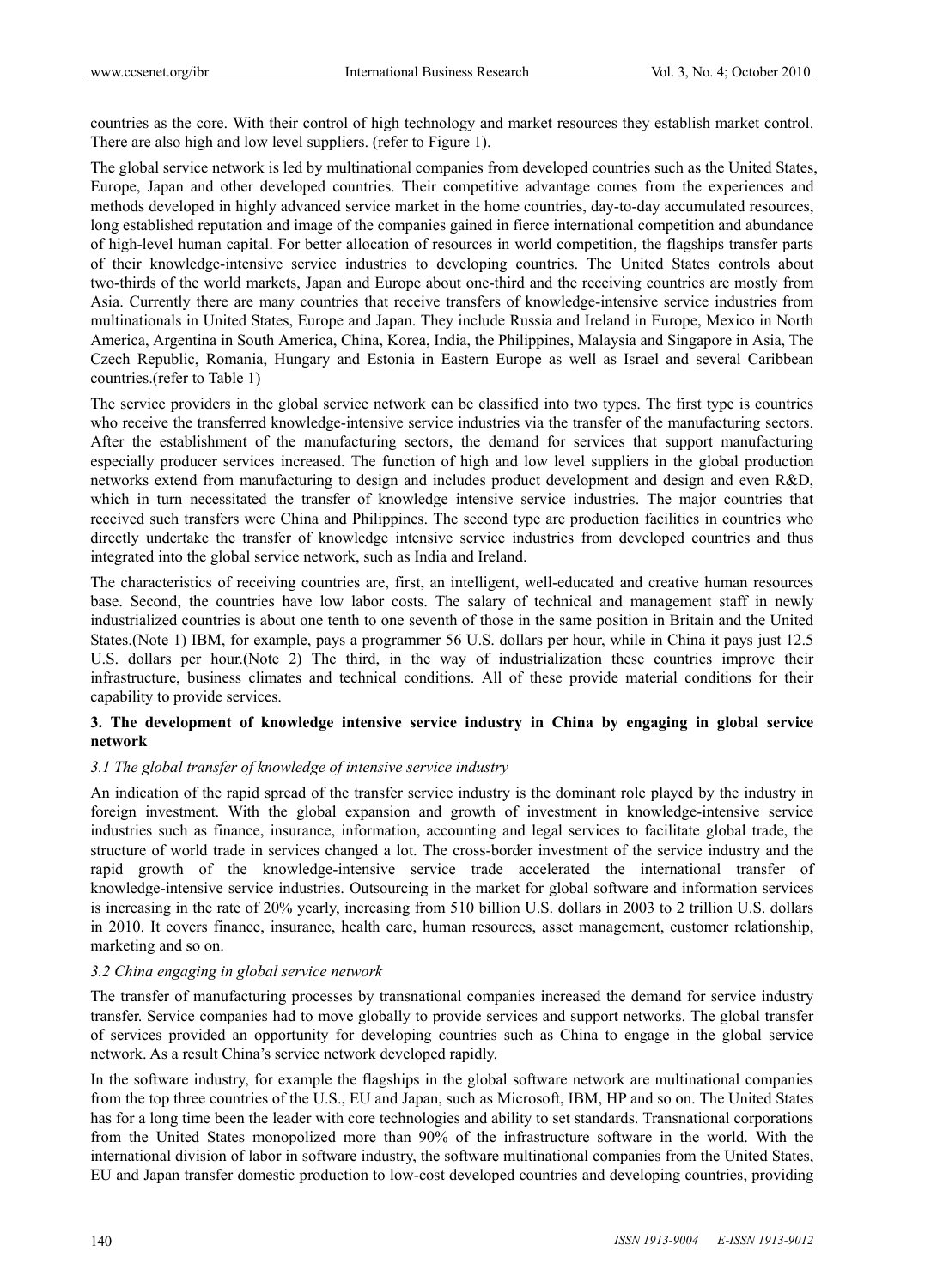an opportunity for these countries to participate in the global software market. With the expansion of the service markets, the production chains transferred by the flagships increased and as a result the local service providers expanded their capabilities in areas such as application and infrastructure management, consulting, systems integration and software services. Flagships began to specialize their operation in different countries. For example, instead of establishing research institutions in all countries as before, they develop software in R&D centers in selected countries. On the other hand, the flagships kept the core and high-end technology in home country in order to maintain innovative capability and competitiveness.

The software vendors from India, Ireland and so on grew up rapidly by undertaking businesses transferred by flagships. They are the second layer in global software network and countries having strength in software industry. In addition to India and Ireland, China, Russia, Brazil, Vietnam, the Philippines and other emerging countries have the option of transferring software services because of their high level of education and low wages, and they constitute the third layer in global software network. The software vendors in this layer are mostly engaged in the low value-added production chains of software industry but with great potential for development.

As a country in the third layer in the global software network, China was slow in undertaking the transferred software businesses, but is now growing rapidly. In the first quarter of 2008, the scale of domestic software outsourcing market reached 3.927 billion RMB Yuan with a year-on-year rise of 25.27%. At present, the software industry in China is still behind that of countries in the second layer such as India and Ireland. The overall size of China's software market is also small and in the early stage of development, but with its unique advantages many transnational corporations are considering it as a strategic center.

There are mainly three ways for China to participate in the global software network. The first, China undertakes businesses through the subsidiaries set up by foreign multinational companies or the offshore development center (ODC) in China, the value of which is largest. Multinational companies such as IBM, Microsoft, HP all transfer their own software business or that from the global headquarters. In addition the R&D centers in China by foreign multinational companies are also the important sources for China to undertake the transferred software industry. Currently the software businesses transferred from the U.S. market are through the R&D centers of American multinational corporations in China. The second is to undertake business directly from contractors or foreign subcontractors. The volume of this business is large, but the value is low. The third is to undertake businesses through service agencies.

## *3.3 The benefits from engaging in global service network*

Engaging in global service network has greatly aided the development of the service industry in China. The benefits are the following.

First, engaging in the global service network is an important way for China's service companies to acquire advanced foreign technology, management experience and access to international markets.

Set using software industry as an example. Flagships in the software global production network have formed matured system of enterprise technology standards. Meeting its technical standards is the prerequisite to undertake the transferred businesses and become a software provider in software global production network. Through participation in software global production network, domestic software companies can learn foreign advanced technology and gain management experience, as well as upgrade the professional necessary skills to complete businesses in industrial chain. For example, HP China provides solutions and industry experience for partners in the procurement from and transferring businesses to China, which helps to improve the capabilities of China's software companies. After being the software outsourcing company of E5Systems, Kingdee established a "software factory" with 3000 employees in Shenzhen with the assistance of E5Systems, which is responsible for the software outsourcing business in North American market. The subsidiaries set up in China by software flagships from the European countries and the United States to cope with the transfer of businesses provide matured business model for Chinese software enterprises. The operation centers set up by Indian suppliers in China brought improved procedures and technologies with spillover effects. In addition, the R&D centers set up by multinational companies in cope with the transfer of businesses further enhanced the strength of the software industry in China.

To meet the standards of flagships and improve the quality of businesses, software companies in China achieve all kinds of certifications, which enhance their level of project management and process management capabilities. Since Neusoft Co., Ltd. passed assessment of the CMMI Level5 in 2004, China has become the fourth country with CMMI Level5 certification after the United States, India and Japan. By the end of 2006 38 software enterprises have achieved CMM5 (including CMMI5) certification in China. 23 enterprises achieved CMM4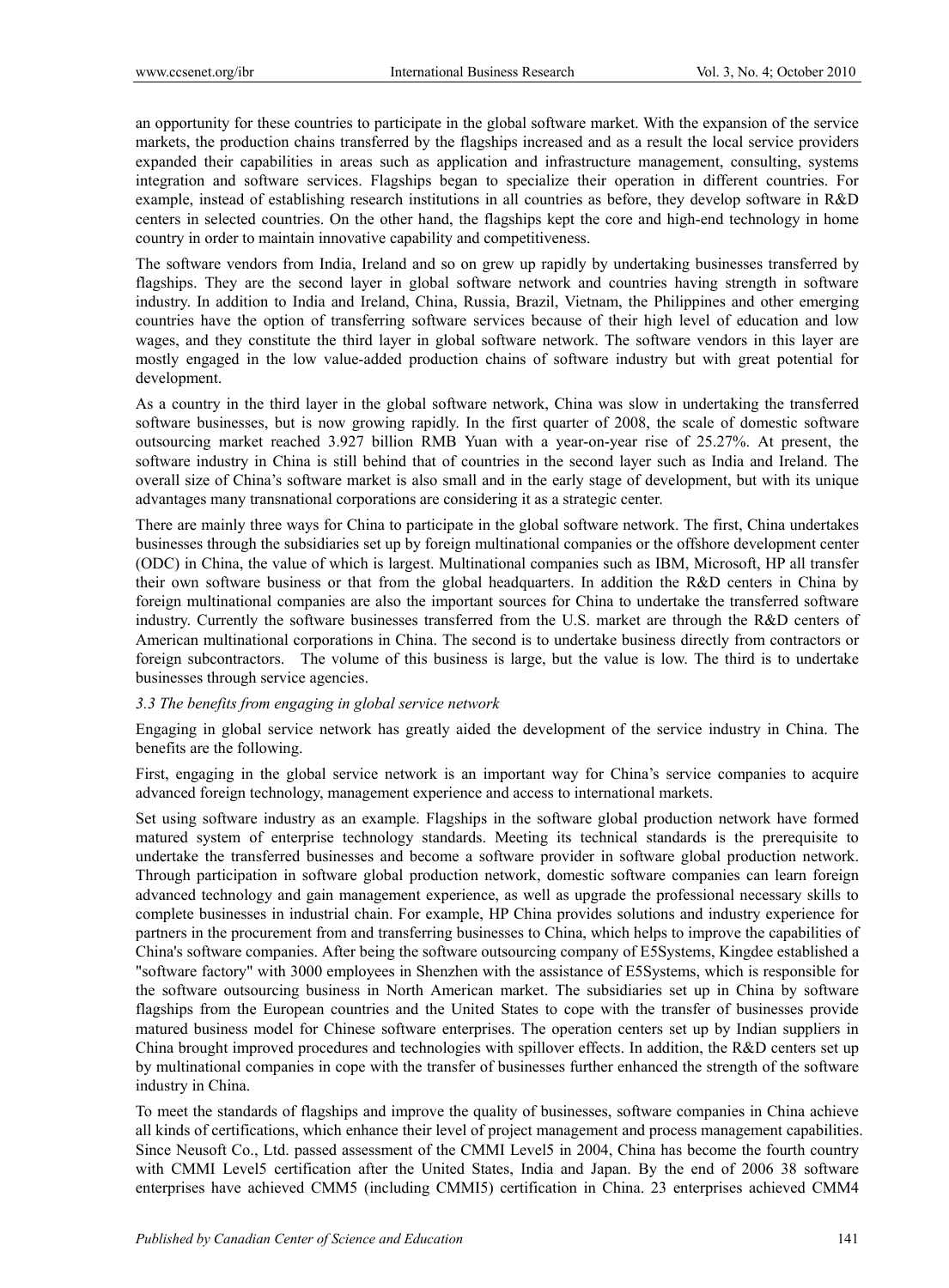(including CMMI4) assessment, and more than 200 software enterprises achieved CMM3 (including CMMI3) or above assessment. In addition 2136 enterprises achieved systems integration qualification.

Secondly, there is a big improvement of China's service industry in general.

The software industry in Beijing, Shanghai, Guangzhou, Shenzhen, Dalian, Hangzhou, Xi'an and other places developed rapidly. Dalian and Xi'an serve mainly the Japanese market. Beijing and Shanghai began to open the European and American markets. Shenzhen and Guangzhou serve mainly Southeast Asia, Hong Kong and Macau. The model set up by the software industry in Shenzhen and Hong Kong gets orders in Hong Kong and does development in Shenzhen. There were more than 700 software companies in Hong Kong, of which more than 200 set up branches in Shenzhen, thus forming the model of "shop in front and factory at back" for the software industry. The average growth rate reached 40% during the 10th Five Year Plan Period. A clustering effect is evident as there are 11 national software industry bases concentrated in Beijing, Shanghai and other cities, six national software export bases, 29 the State Torch Program software industry bases and 172 state-level key software companies, and 41 export-oriented enterprises. In 2007 the contracted software exports was almost 1.9 billion U.S. dollars (not including embedded software), an increase of 64.89% comparing to the same period in 2006. There were 1179 registered software export enterprises. The software export markets are diversified. In 2007 the number of export markets (regions) reached 94, 35 more than that in 2006.

Thirdly, the service companies in China enhance their abilities by engaging in global service network, moving up to high value-added industry chains. Some companies even construct their global service networks.

With the software businesses transferred from Japanese market as an example, the Japanese companies initially only transferred the coding businesses to China's software enterprises in order to reduce costs. This enabled China's software enterprises to participate in software development by learning software knowledge and management experience from Japanese companies. By a deeper understanding of the needs of their Japanese customers, Chinese enterprises are able to complete large-scale developments. Finally, by further enhancing their technical capabilities and management, Chinese enterprises are now able to completely undertake the transferred businesses from Japanese customers. The software development projects performed by Chinese companies are mainly for the European and American market, which indicates the software industry is, with its accumulation of experience and enhancement of capability, moving up to the high and middle end of the industry chain. The business undertaken by China's software industry is in financial services, telecommunications, and software localization and so on, and is gradually moving up to the high value-added industrial chains of the software industry.

In addition, the service vendors in China are gradually becoming aware of the importance of brand, and the industrial clustering effect is also increasingly obvious. With the strengthening of international competitiveness of the whole industry, the service industry in China develops rapidly.

#### **4. Conclusion**

The global service industry, which acts as the knowledge organization and transfer point has tremendous spillover potential for the developing countries. And, based on the above analyses, the knowledge intensive service industry in developing countries such as China are achieving rapid development and acquiring late-comer advantage by engaging the global service network. To realize that the competition in world economy shifts to the framework of global network monopolized by the transnational corporations is important for developing countries. When they are involved in such a network, they can better implement the strategy of being close to flagships and moving up to the high value-added chains. At present, the global knowledge intensive services market is controlled by the translational companies from the United States, Europe and Japan. By being closer to flagships, more advanced technical expertise, marketing concept and scientific management experience can be learned. By participating in the strategic alliance of flagships, China can undertake more knowledge intensive service industries like financial services, information services, computer applications, and move up to the upstream of the value chain with high added value components as software development, research and development, product design, financial accounting and financial background services.

There are also risks if the developing countries rely too much on the relationship between transnational corporations as the flagship and suppliers. The lock-in effect may be barrier for developing countries when they are on their way of industry upgrading. China is in the dilemma. China has developed its manufacturing a lot by engaging in global production network, but now it is hard for it to make further progress in industry upgrading. It is also one of the questions left for further research.

The last of the big tasks for China is to improve its own competitiveness. In order to attract the international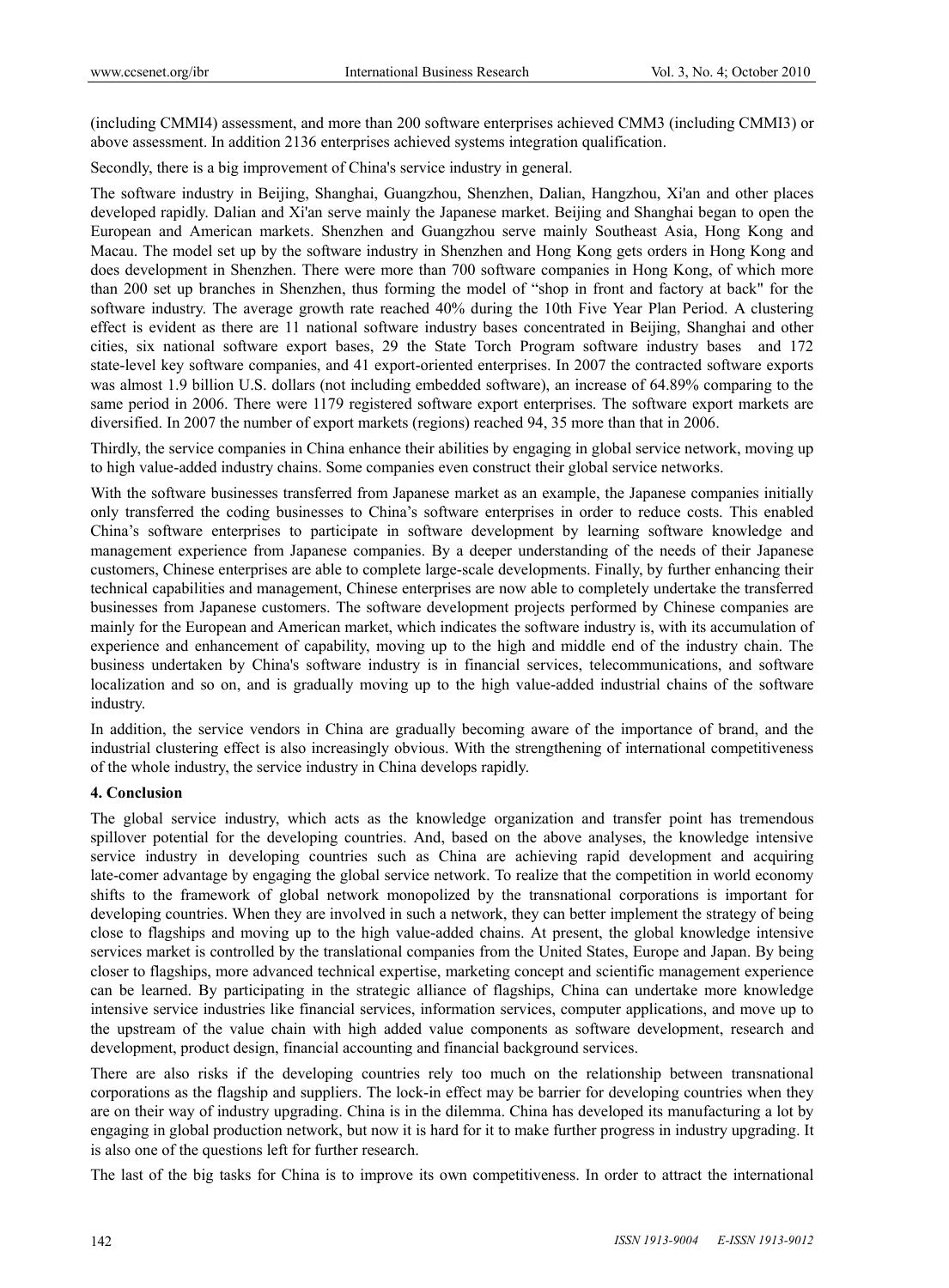transfer of knowledge intensive service industries and make full use of spillover effects, China's knowledge intensive service firms need to strengthen their competitive ability. The effective way to international recognition is to achieve industrial assessment such as CMMI, CMM, PCMM, ISO27001/BS7799, ISO20000 and SAS70. It is also very important to have abundant talents. When it is time for China to be the flagship and build its own networks, having enough talents will be fatal in the global competition.

Global service network has provided a new path for the global competition and cooperation. How developing countries can make full use of this mechanism on their way to upgrading industries and sustain their development, especially for countries as China, whose manufacturing sector has been engaged in such a structure for a long time and faced the dilemma is a question for further research. Also more research is needed on the reciprocal effect between manufacture sector and service sector, and its role in structural adjustment of industries in a country.

## **References**

Gereffi G. (1999). International Trade and Industrial Upgrading on Apparel Commodity Chain, Journal of International Economics, 48(1):37-70.

Ernst D. (1999). How Globalization Reshape the Geography of Innovation Systems, DRUID Working Paper .

Ernst D. (2000). Global Production Network and Industrial Upgrading- A Knowledge-Centered Approach, East-West Center Working Paper No.5.

Miles I. (1997). Services and the Knowledge-Based Economy: Not So Peculiar After All?, Seventh International Forum For Technology Management, Japan.

Windrum P., Tomlinson M. (1999). Knowledge-Intensive Service and International Competitiveness: A Four Country Comparison, Technology Analysis&Strategic Management, Vol.11. (3): 391-408.

Wei Jiang, Mark Boden. (2004).Knowledge Intensive Service Industry and Innovation, Beijing Science Publishing House, (in Chinese)

Muller M., Zenker A. (2001). Business Services as Actors of Knowledge Transformation: The Role of KIBS in Regional and National Innovation Systems, Research Policy, (30): 1501-1516.

Strambach S. (2001). Innovation Processes and the Role of Knowledge-Intensive Business Services, In Koschatzky, K., Kulicke, M., Zenker A.(Eds.), Innovation Networks-Concepts and Challenges in the European Perspective, Physical Heidelberg.

Penato Fiocca, Arianna Gianola. (2003). Network Analysis of Knowledge-Intensive Services, IMP Conference, Sep.

Zhu Xiaoming. (2006).Transfer and Undertaking: Grasping the New Opportunity of Service Outsourcing,http://fdi.gov.cn/pub/FDI/wzyj/yjbg/zgwstzbg/2006chinnainvestmentreport/t20061219\_68012.htm (in Chinese)

#### **Notes**

Note 1. The date is from The Trend of Transfer of Global Services and Its Effect, Study Times, No.258. (in Chinese)

Note 2. The data is from Yao Guohui. 2004 The Transfer of Global Services-the Knowledge Intensive Service Industries Transferred by Developed Countries in Scale to Developing Countries ,International Commercial Newspaper. (in Chinese)

Note 3. The data is from Lu Lu.2004.China Entered Global Outsourcing Marker, International Business Daily, September 18. (in Chinese)

Note 4. The data is from The Rising and Hardship of China's Software Outsourcing, ChinaByte, September 9,2004. (in Chinese)

Note 5. The data is from Lai Youwei.2004.*The Development of International Transfer of Service Industry and The Hotspot In Attracting Investment in China*, International Trade, Vol. 4. (in Chinese)

Note 6. CMM, Software Capability Maturity Model, is the description of capability in the process of organizing software development. The core of it is to look software development as a process, then supervise and research on the software development and maintenance according to the principle, thus make it more scientific and standard, which enable enterprises to better fulfill commercial targets. There are five levels in CMM. The highest level is CMM5. CMMI, Software Capability Maturity Model Integration, focuses on the four aspects as cost and